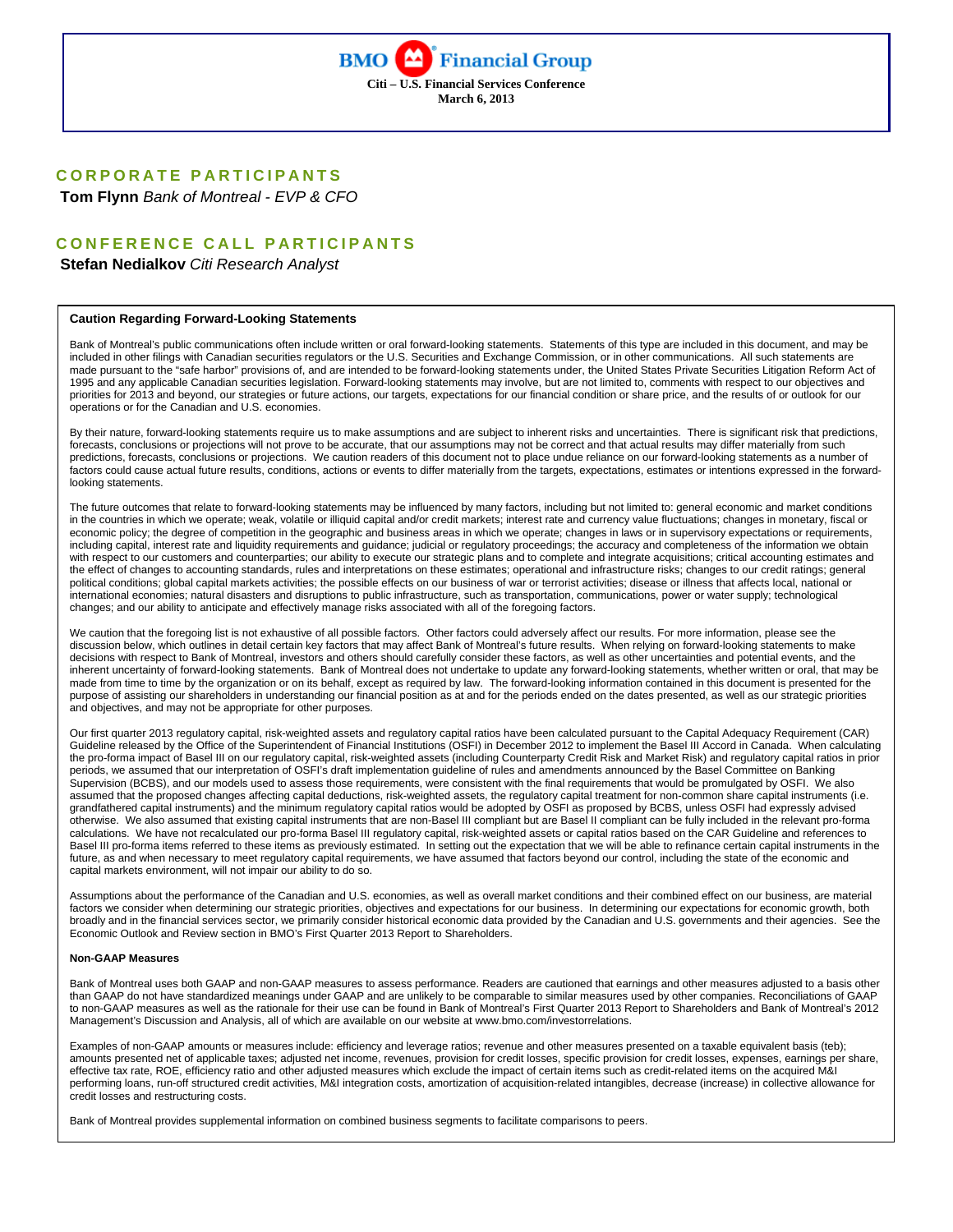# **PRESENTATION**

# **Tom Flynn** *- Bank of Montreal - EVP & CFO*

Thank you for that introduction. It's good to be here in Boston. I'll make a brief presentation, 10 minutes at most, and then I'm happy to take questions. Before I begin, please note the caution regarding forward-looking statements on slide two. You'll find additional details in our public filings.

BMO Financial Group is a diversified North American universal bank. We provide a broad range of retail banking, investment banking, and wealth management products and services to more than 12 million customers. BMO is the second largest Canadian bank as measured by the number of retail branches in Canada and the US. We're the eighth largest bank in North America by assets and the ninth largest by market cap. In fiscal 2012, approximately two-thirds of our revenues were generated in Canada and the other third in the US.

Our footprint is centered in the US Midwest states, Illinois, Indiana, Wisconsin, Minnesota, Missouri and Kansas, and the two largest Canadian provinces, Ontario and Quebec. This contiguous market has a combined population of more than 74 million and generates GDP of over \$3 trillion. BMO is well diversified with a retail focused business mix. We have strong retail businesses in Canada and the US Midwest with over \$200 billion of customer deposits and approximately 1,600 branches, 930 in Canada and 630 in the US.

Retail banking is the largest contributor to total bank income and within this segment, commercial banking is a proven strength across our North American platform. We rank second in commercial lending share in Canada at 20%. In the US, we have strong deposit share positions, number two in greater Chicago and number two in Milwaukee. Our commercial business is also strong, positioning us well in an environment of business expansion. We're solidifying our position as a leading Midwest commercial bank through a combination of local access, sector and product expertise, and excellent treasury management services. Segments of focus include corporate finance, diversified industries, financial institutions, food and consumer, auto dealership, equipment finance, healthcare, agricultural, and commercial real estate. We have top three commercial lending share positions in Wisconsin, Chicago, and Minneapolis.

Our Private Client Group manages and administers total assets of \$479 billion. This business provides a broad range of wealth management and insurance offerings, including full-service and direct brokerage, mutual funds, institutional asset management, private banking, and ultra-high net worth family offices. During the first quarter, we completed the acquisition of a Hong Kong and Singapore-based private bank and are now operating as BMO Private Bank Asia, providing our investment expertise and service to high net worth clients. This transaction is another element of our overall Asian wealth strategy, creating an integrated platform that bridges our North American and Asian markets.

China represents a growth opportunity for BMO outside of North America and we're one of only three North American banks with local incorporation through our subsidiary bank, Bank of Montreal China Co. Limited. Importantly, we've established very good working partnerships in China over time, including a 28% interest in Shanghai-based FullGoal Fund Management Co, one of China's leading fund management companies; Hong Kong-based Lloyd George Management, a boutique asset manager we acquired in 2011; and a 19.9% interest in COFCO Trust Co, a subsidiary of COFCO group, one of China's largest state-owned enterprises.

BMO Capital Markets is our fourth business segment. We provide a full range of products and services to corporate, institutional, and government clients. We operate in Canada as a bulge bracket firm with a mid-cap focus in the US. We have a full offering of investment and corporate banking services, including equity and debt underwriting, M&A, and trading products with leading equity research.

In sum, we have a diversified business mix with personal, commercial, and wealth businesses representing more than 75% of adjusted group operating revenue.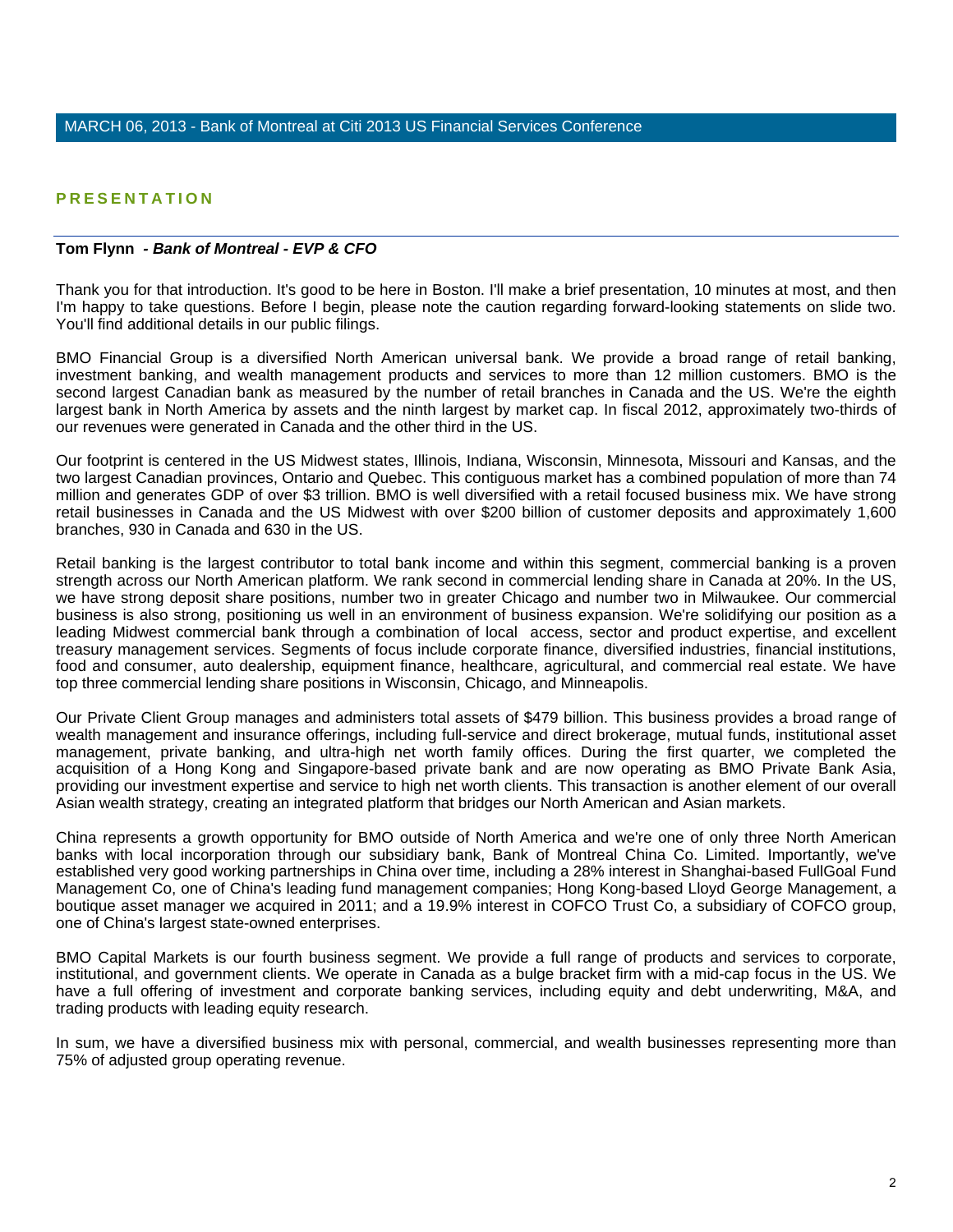I'd now like to touch on BMO's risk philosophy, practices, and performance. Our objective is to have a leadership position in integrated risk management consistent with our strong credit history. In this regard, we developed a statement of our vision, strategy, and priorities for the Risk group similar to the way we do it for our operating business groups. Our approach is to provide appropriate and independent oversight, while working with all of our businesses to generate sustainable shareholder returns within our risk appetite. BMO's strategic priorities include ensuring that our strength in risk management underpins everything we do for our customers, and our performance relative to peers remains strong over time.

Moving now to a few comments on strategy and areas of focus. Our brand strategy places the customer front and center and we'll drive revenue growth by achieving industry-leading customer loyalty and delivering on our brand promise: Making Money Make Sense.

We also have an ongoing initiative to improve productivity. We are targeting efficiencies in both parts of the equation, revenue and expense, and we're making good progress.

In fiscal 2012, expenses increased a modest 2% after adjusting for acquisitions and the stronger US dollar. This was a result of good cost management and continued investment in our businesses, including investing in technology and development initiatives that support lowering the cost of generating each dollar of revenue. And in the first quarter, adjusted operating leverage improved for the bank and for all business groups quarter-over-quarter, excluding costs related to employees eligible to retire booked in Q1 of each year.

As I've talked about, we are focused on leveraging our expanded North American platform to drive business. At the same time, we have made selective investments internationally to advance our business and expand our reach.

Our focus is paying off, with 2012 a year of progress for BMO. We delivered record financial performance with over \$15 billion in revenue<sup>1</sup> and earnings<sup>2</sup> of \$4 billion. We successfully completed the conversion of our US banking system and advanced our strategic agenda. Each of our businesses is well positioned to build on this momentum and success in 2013.

BMO also had a strong start to the fiscal year. First quarter adjusted net income<sup>3</sup> was \$1.041 billion. This marked the third consecutive quarter with adjusted earnings<sup>3</sup> over \$1 billion and both reported and adjusted income have been in the billion dollar range for five consecutive quarters. Adjusted results adjust for acquisition-related items like integration costs and loan accounting on the acquired loan portfolio, as well as certain other non-core items. In Q1, adjusting items were similar in character to prior quarters and netted to just \$7 million. Q1 EPS<sup>4</sup> was up 7% year-over-year to \$1.52 and return on equity<sup>5</sup> was approximately 15%.

Effective Q1 2013, regulatory capital ratio requirements for Canadian banks are calculated on a Basel III basis. Our capital position is strong with a Common Equity Tier 1 ratio of 9.4% at the end of January on an all-in Basel III basis, and 12.4% on a Basel III transitional basis. Last week, we announced a dividend increase of 3% to \$0.74 per share or \$2.96 annually. BMO's dividend yield is approximately 4.6%. The return of capital to shareholders was supported by our capital strength and the success of our business strategies.

Looking briefly at operating group results for Q1, P&C Canada adjusted net income<sup>6</sup> was \$461 million, up 4%. There was strong loan growth for the third consecutive quarter with both commercial and personal lending up more than 9%.

j

<sup>1</sup> On a reported basis, F2012 revenues were \$16.1 billion

 $2$  On a reported basis, F2012 earnings were \$4.189 billion

<sup>&</sup>lt;sup>3</sup> On a reported basis, F2013 Q1 earnings were \$1.048 billion

<sup>&</sup>lt;sup>4</sup> On a reported basis, F2013 Q1 EPS was down 6% year-over-year to \$1.53

<sup>5</sup> On a reported basis, F2013 Q1 ROE was 14.9%

 $6$  On a reported basis, F2013 Q1 P&C Canada net income was \$458 million, up 4%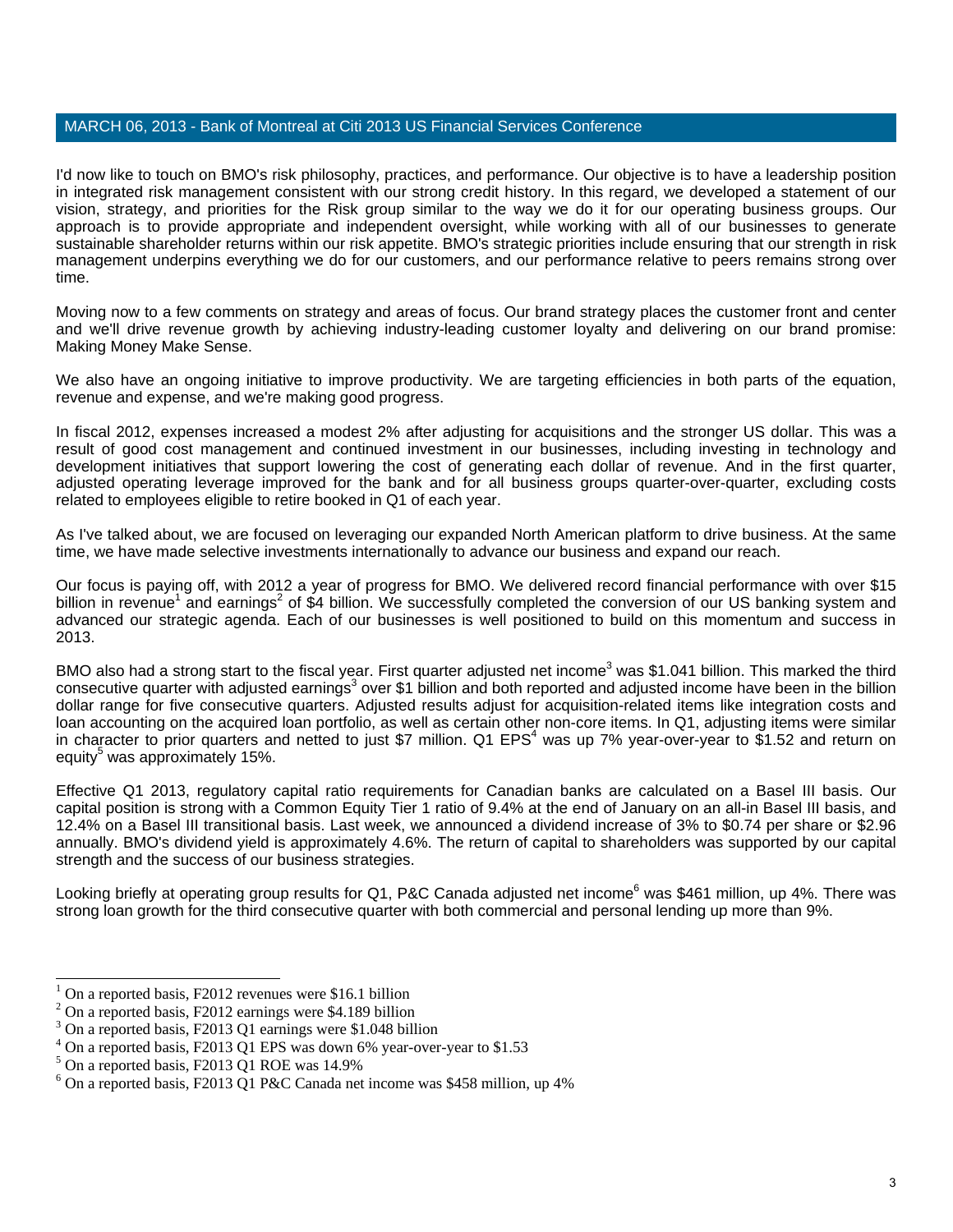Personal & Commercial US had a very good quarter with adjusted net income<sup>7</sup> of USD \$197 million, up 13% year-overyear, and we're seeing continued good growth trends in core C&I loans. Volumes were up 18% from a year ago and our pipeline remains strong.

BMO Capital Markets had a strong quarter with net income of \$310 million. Results reflect good execution in an improved environment and the benefit of a diversified business mix. Strong revenue in Q1 was driven by M&A activity, debt underwriting and trading revenues.

Private Client Group produced adjusted net income<sup>8</sup> of \$169 million, similar to Q4. Traditional wealth was up 36% yearover-year, excluding a gain on a strategic investment recorded last year, and insurance results bounced back nicely.

To wrap up, we had a strong first quarter with good operating group performance and momentum across our businesses. Against the backdrop of slower consumer growth, we're well positioned with other avenues of growth.

Our strong commercial banking business, north and south of the border, positions us well in a business-led recovery. We have upside from an expanded and upgraded US platform. This is true of our US banking business, but also in Capital Markets and our Wealth group.

We expect to drive performance and shareholder value through our focus and efforts around efficiency across the bank, while delivering exceptional customer experience to help drive revenues.

And lastly, as mentioned earlier, our capital position is strong. And with that, I'd be happy to take your questions.

l

<sup>7</sup> On a reported basis, F2013 Q1 P&C US net income was USD \$183 million, up 16.5% year-over-year

 $8$  On a reported basis F2013 Q1 net income was \$163 million, similar to F2012 Q4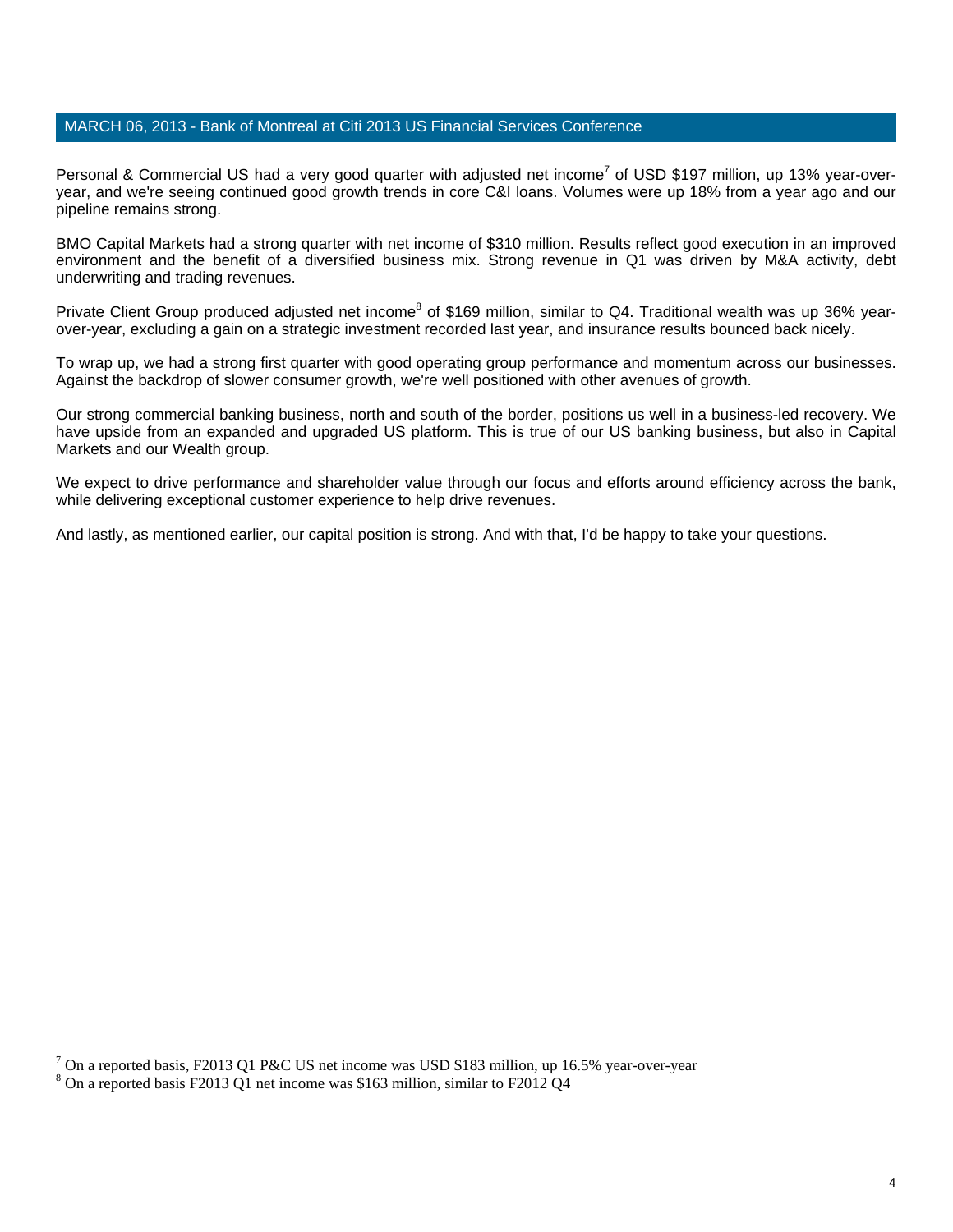### **Stefan Nedialkov** *- Citi Research Analyst*

Okay. I'll start. In terms of your US business, you guys reported some pretty strong commercial lending results in the first quarter. You noted that your commercial real estate pipeline in the US is pretty strong. As a Canadian owner of a US regional bank, how do you see 2013 in terms of, number one, growth versus peers? And number two, how much NIM you're willing to give up in order to produce that growth?

# **Tom Flynn** *- Bank of Montreal - EVP & CFO*

The focus there is on the US business, a few comments on the US business. We thought we had a very good quarter in the first quarter with good growth, both year-over-year and quarter-over-quarter. The quarter was really driven by strong growth in our C&I portfolio, which was up 18% year-over-year and up 7% quarter-over-quarter. So exceptionally strong performance, I would say, quarter-over-quarter. And as I said in my remarks and as we said on our Q1 call, the pipeline remains strong on the commercial side.

The performance there reflects, in part, the strong capability in commercial lending that Harris Bank had and M&I, the bank that we acquired about a year and a half ago had. Combined, we've got a very good capability in our footprint in the commercial space, and we've been investing in the brand as well. And so we've got a good capability that is paying off for us in the marketplace.

Total loan growth for us in the portfolio was positive quarter-over-quarter in Q1. That's the first quarter of total positive loan growth that we've had in the business since we closed the acquisition of M&I. And since closing, we've been working down parts of the portfolio that were higher risk and we wanted to sort of right size. And so we're pleased this quarter to see the crossover point, driven by the C&I growth. And our hope would be that we would continue to show loan growth over the balance of the year.

We do have NIM pressure and we're not alone in that. US regionals generally experienced some NIM pressure, mainly driven by the impact of low rates, although pricing is competitive on the loan side as well. In Q1, our NIM was down 9 basis points quarter-over-quarter and that was more than we thought it would be down heading into the quarter. A few things contributed to that, including the strong loan growth. And over the balance of the year, we do think that the NIM will trend down through time, but at a lower rate than we saw in the first quarter and more like in the order of around 5 basis points a quarter is the number to think about. And there'll be movement around that number.

So that's sort of the picture on the NIM and the loan growth side. We had good non-interest revenue performance in the quarter that was generated from good fees on the commercial lending side that went with the loan growth volume. And we have also been in the practice of selling the majority of our originated mortgages. We're selling over two-thirds of our originated US mortgages. And so we're generating fee income off of that activity. And so against the backdrop of a net interest number that's going to be hard to grow, given the NIM compression, we're focused on generating non-interest revenue where we can. And revenue growth in total, we'll have some challenges around it in the US, but we're focused on moving the business where we can.

### **Stefan Nedialkov** *- Citi Research Analyst*

Sure. Now let's talk a little bit about your US business in the context of the overall group. Obviously, the US is on a recovery path. Most your competitors are preparing for the expansion, for more lending growth, et cetera. For you, right now, the US contributes around 20% of group net profit. What would you like that percentage to be five years from now? Are you happy with 20%? Would you want to have more exposure to the US given the relative growth differential between Canada and the US going forward?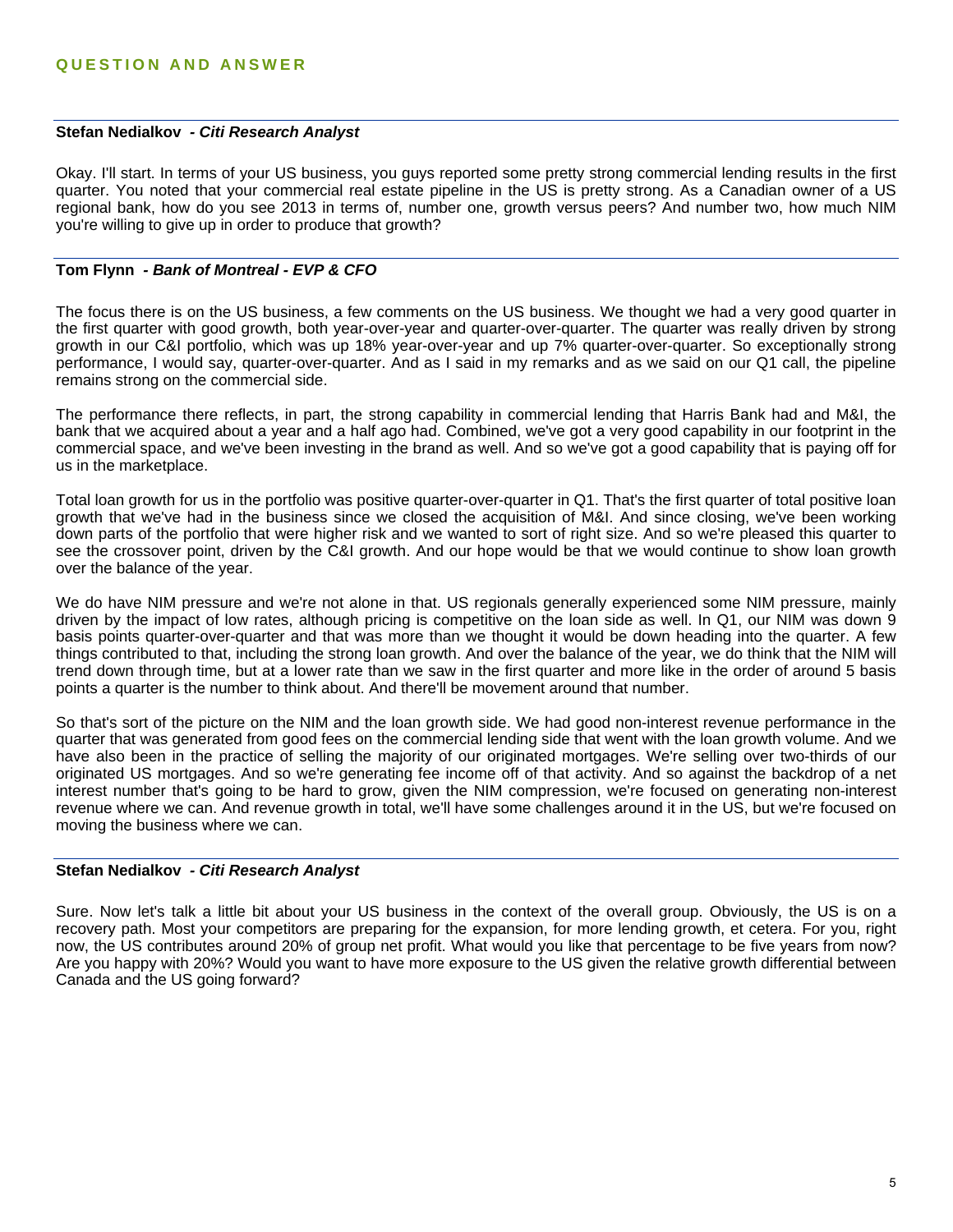# **Tom Flynn** *- Bank of Montreal - EVP & CFO*

So the US retail banking business and wealth business are generating a little over 20% of group income and capital markets is on top of that. And in the first quarter, our US Capital Market business generated about USD \$88 million (sic) of income, which was a very good quarter for it. So in total, this quarter we were a little above 25% of the income across the three business groups.

And the way I would think about your question is that through time, given our outlook for the two economies, we do expect the US business to show stronger growth than the Canadian business, given the investments that we've made in the platform over the last few years, and also slightly higher economic growth in the US than in Canada. In Canada, this year we're calling for sort of 1.5% to 1.8% growth, in the US, 2% plus a bit. And our footprint is growing basically in line with the national average in the US. So we expect we'll have a positive growth delta organically coming from the US. It's clearly a larger market for us to grow into.

From an acquisition perspective, what we've been saying is that having completed a large acquisition about a year and a half ago and completed the integration of it, we're now focused on making sure we get the payoff from those investments. And so we're not expecting to do another acquisition of any size in the US anytime soon, and that reflects the confidence we've got in growing the business organically and, again, taking advantage of the investments that we've made.

# **Stefan Nedialkov** *- Citi Research Analyst*

In terms of synergies from your M&I acquisition, you have upped the guidance up to around \$400 million with around 90% of that being phased in by the end of this year. Is there a scope for additional synergies from -- maybe for 2014 onwards?

# **Tom Flynn** *- Bank of Montreal - EVP & CFO*

That's a great question. We have moved our synergy target up quite meaningfully, as you know. So when we announced the transaction, we said that we thought synergies would be approximately \$250 million and that was based on the initial work that we did pre-transaction. We've increased that number really quite significantly to go from the \$250 million to \$400 million. And we're now at the point where about 75% of the synergies have been realized, expect to move up into the 90s by the end of the year. And there will be a trickle after this year as we move from in the 90s to 100, but they won't be significant.

And I think beyond the \$400 million number that we've talked about, the synergies will be more like just benefits from the transaction. And our hope would be that with the stronger platform and the process -- the approach we took to integration, which was really to take the best from both organizations, people, products and processes, that we'll have a much more competitive bank and that we will take share and we'll realize higher growth than we otherwise would. And so we see upside from that, benefits from that, but I wouldn't call them synergies.

# **Stefan Nedialkov** *- Citi Research Analyst*

I see. So moving more towards Canada, in a slowing domestic consumer market, in my eyes, you're actually one of the more uniquely positioned Canadian banks because you have the largest market share in business lending, according to the data that we have access to. The number two player is not very much far away from you, but you are still the top dog right now in terms of share. Yet, you have chosen to expand your mortgage book by offering very low, almost rock bottom, mortgage products such as a five-year fixed or even an 8 to 10-year fixed. What is driving you to expand in an area that is slowing, rather than building on your strengths in terms of business lending, something that is looking up in my view?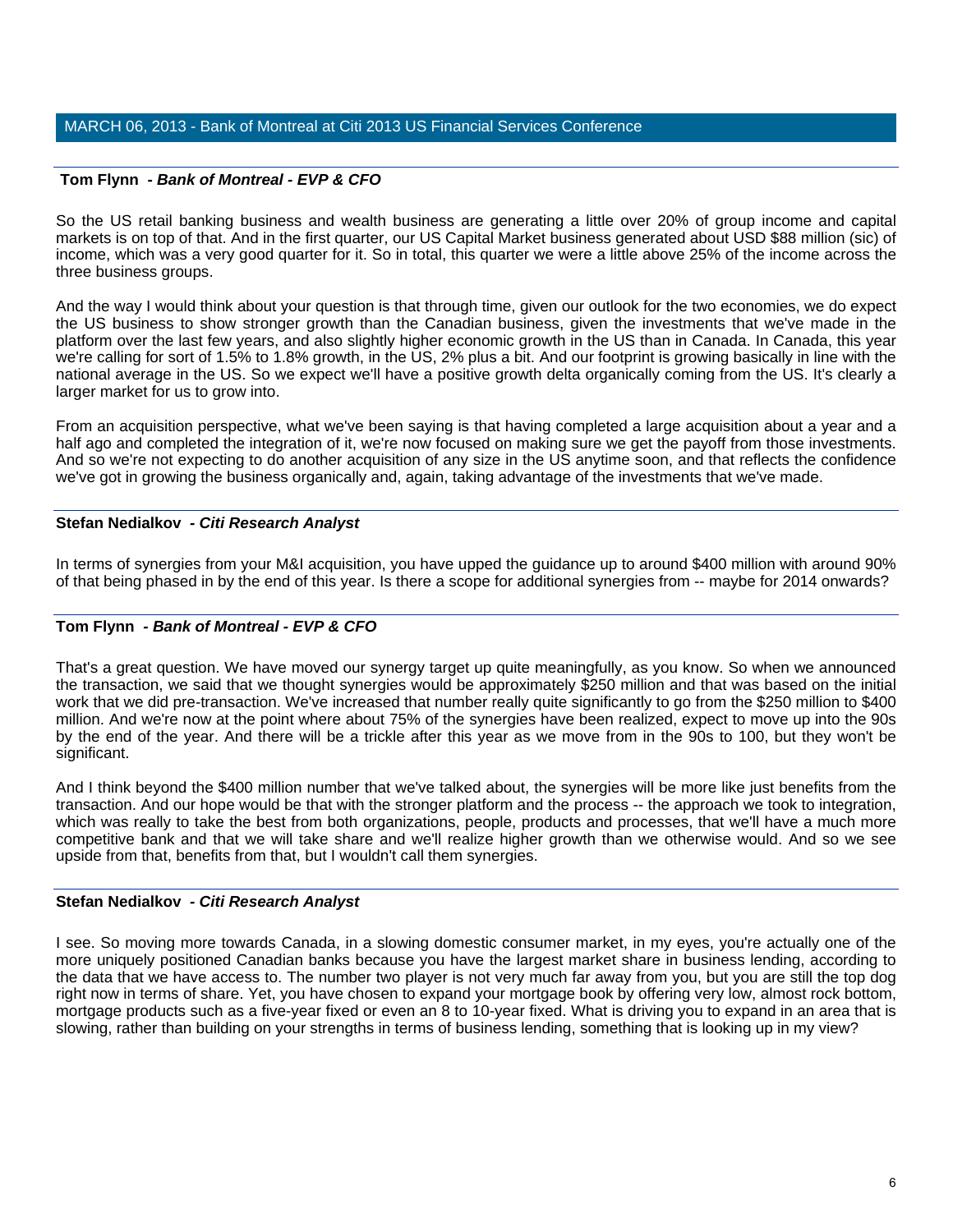# **Tom Flynn** *- Bank of Montreal - EVP & CFO*

So I guess the way I would answer that question is we were looking to get growth on both sides and we do think that the market opportunity will be larger on the commercial side, given the leverage that exists with the Canadian consumer and having a business-led recovery. But we run our personal business separate from our commercial business. And so putting energy into one side of that business doesn't really detract from our ability to look to grow the other side. And we do think that our business mix is very well suited to the current environment from a growth perspective, because we are overweight commercial lending in both Canada and the US, and we think commercial lending will be higher from a growth perspective than personal.

We've also got upside from our US businesses, having invested them over the last few years, and we think there's natural operating leverage there, plus the US economy we think will grow more rapidly than the Canadian economy and we'll be a beneficiary of that to a greater extent than some of the Canadian banks that aren't as big in the US, and our capital position is strong. So we feel good about our mix as it lines up against the current environment.

On the mortgage product, we have promoted a mortgage product that we think is a good product for our customers. And the product offers customers a fixed rate for, generally, 5 years and a 25-year amortization period for the principal repayment. And we think it makes sense for our customers to lock in a mortgage rate at the current time because rates are low, and also to pay off their mortgage more quickly. And the product that we've promoted, we think, lines up well with market demand, but also with good financial planning from an individual customer perspective. And so living our brand of, Making Money Make Sense, we think it's a good product.

The product has been very successful. We had a campaign around it about a year ago. This week, we've just relaunched the campaign for the, sort of the spring house sale season. And we've had very good success at cross-selling customers and also bringing in new business. So in the campaign that we had about a year ago, 40% of the business that we did came from customers who were new to our bank, and that was a great customer acquisition strategy. The spreads on the product are in line with the average spread on our overall mortgage product and that's in part because we're doing the business at the advertised rate versus having a higher rate that you might discount off of to do business. And so the spreads are reasonable, and we've had very good success at cross-selling new customers other products. And on average, we've cross-sold 1.9 products to the new customers who have come to the bank with that product.

So from our perspective, we've got spreads in line with the portfolio, we're attracting new customers, we're cross selling them other products and we're gaining share. And our share in mortgages is relatively low, it's around 11%, about half of our share in commercial lending. And although growth is likely to slow in the mortgage market, we think it should from a market health perspective, our share is relatively low in that segment. So having growth makes sense in our overall mix.

# **Stefan Nedialkov** *- Citi Research Analyst*

In terms of your other residential exposures, you do have a fair amount of home equity lines of credit. I believe you are the second most exposed bank as a percentage of the total loan book at around 15% of your domestic loan book is held. It's not materially larger than most of the other banks, which are around 9% to 10%, and it's below one of your competitors who is around 20%. Yet that is the one product that could potentially keel over if the consumers slow down. And it's a product that introduces almost nonlinear risks, if you will. You just need a little bit of negativity in the economy, either from the construction sector, in employment, GDP slowing down overall, in order for the infection to start spreading. Do you think this risk is overblown? Are people worried too much about it? And what are you doing to sort of mitigate the risk around your HELOC exposure overall?

# **Tom Flynn** *- Bank of Montreal - EVP & CFO*

So we have been active in that market as have the other banks as you've said. And the short answer to your question is that we're mindful of the risk, managing the risk, but not unduly concerned about the risk. And we had a US bank through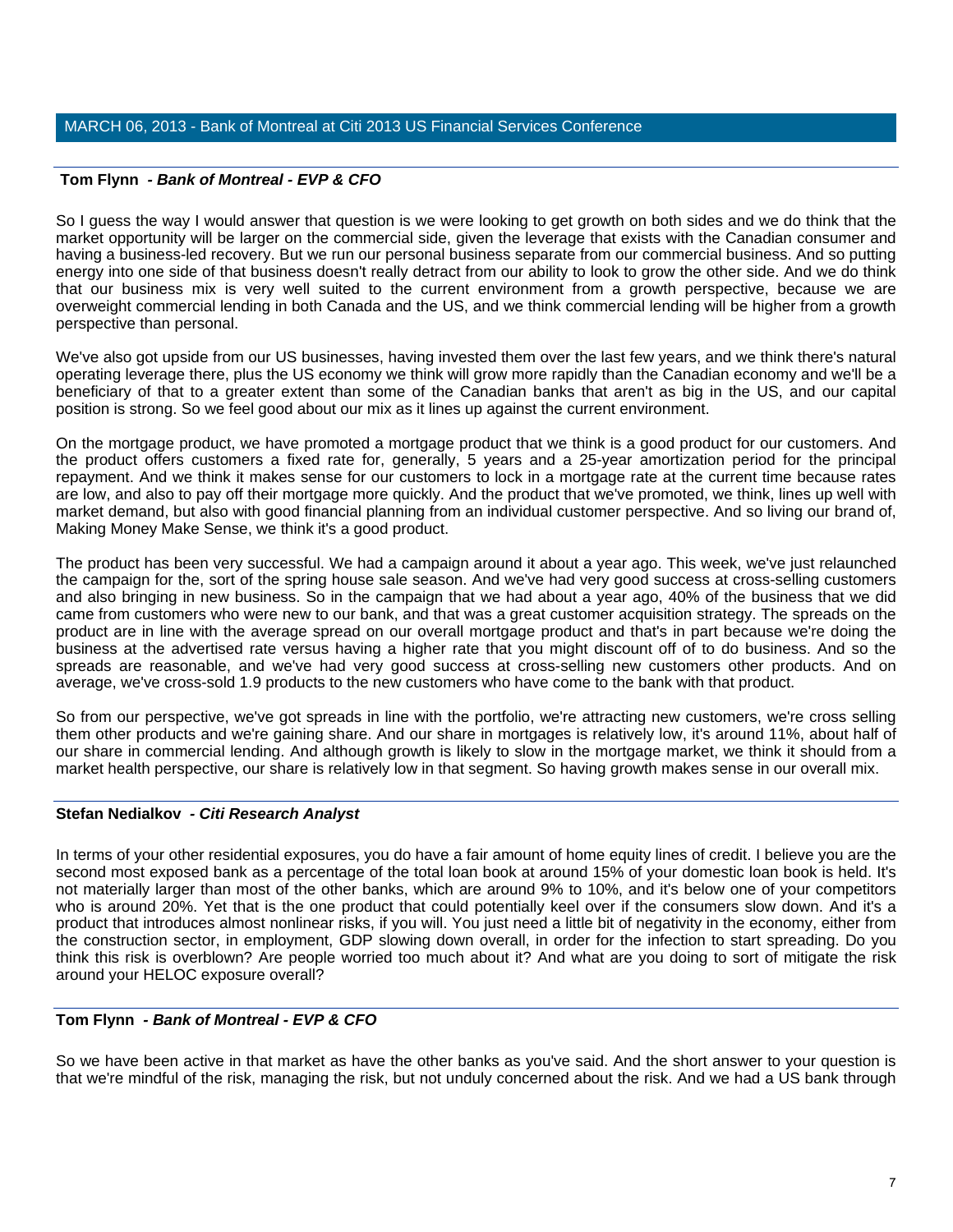the US downturn and that bank had a home equity portfolio, and a mortgage portfolio, and an indirect auto portfolio. And we've seen what can happen to home equity portfolios through a significant housing correction. And clearly, there is risk. And the risk can be very sensitive to employment and the housing market.

But there's one, I think, very material structural difference between the way the business is done in Canada and the way it's done in the US, and that difference relates to the loan-to-value that we'll lend at. And we don't have home equity exposure above an 80% loan-to-value ratio. And in the US, it was common to have meaningful exposure above an 80% loan-to-value ratio. And so that's a huge cushion that exists in the Canadian marketplace relative to the US marketplace, and I think materially lowers the risk profile of the product in Canada compared to the risk profile that existed in the US.

### **Stefan Nedialkov** *- Citi Research Analyst*

Does the LTV of less than 80%, is that applicable to both first and second lien, so the entire HELOC book? Or just on the first lien?

# **Tom Flynn** *- Bank of Montreal - EVP & CFO*

The entire book. And then on the question of first and second lien, I think losses were highest in the US obviously with high loan-to-value HELOC products, and also when a bank was in a second position behind another bank who was first. And in Canada, virtually all of our product is either first in itself or part of a package, a business that we're doing with our customers. So there's very little that would be in a second position, structurally, behind another institution. And so that's another mitigant to the market. So overall, I'd say we're mindful of the risk. We think we've underwritten the business in a prudent way and we're not unduly concerned.

# **Stefan Nedialkov** *- Citi Research Analyst*

Sure. And I asked this question of Janice right before you as well, very, very curious to hear your thinking. What will cause Toronto real estate prices to follow those of more Western cities such as Vancouver?

# **Tom Flynn** *- Bank of Montreal - EVP & CFO*

I used to be in the risk group, as you mentioned, and so I've been asking that question for probably at least 3 years. And I would say, there is a reasonable degree of comfort around the Toronto housing market. One of the important drivers of that comfort relates to the net inflow of population into the market, and Canada is a country that has net migration in, and Toronto receives a very disproportionate amount of that migration to the city. And the economy is doing well, generally, and attracts people from the surrounding region. So there's a net inflow of population that provides a natural base of support to the housing market.

Second point would be that the new supply that's coming on stream is generally not being built on spec. And in the US, at the peak, there was a meaningful component of the new construction market that was built on the expectation that the product would sell as opposed to having it sold before the shovels went into the ground. And in Canada, it's more a practice, particularly in the condo market, to have presales above the prescribed level before the construction begins, which also helps with just maintaining supply and demand in the marketplace.

And last point, I guess, would be that affordability remains reasonable. And that's obviously helped in a very significant way by the current rate environment. But our expectation is that rates will remain low for some time. And with that, we don't see a big shock to the capacity to pay that individuals have for mortgages. So all that to say is prices are up. Almost by definition, there therefore, must be some incremental downside. But we think the market is pretty much in balance at the present time. And for that to change, I think you'd need some combination of a significant downturn in the economy, a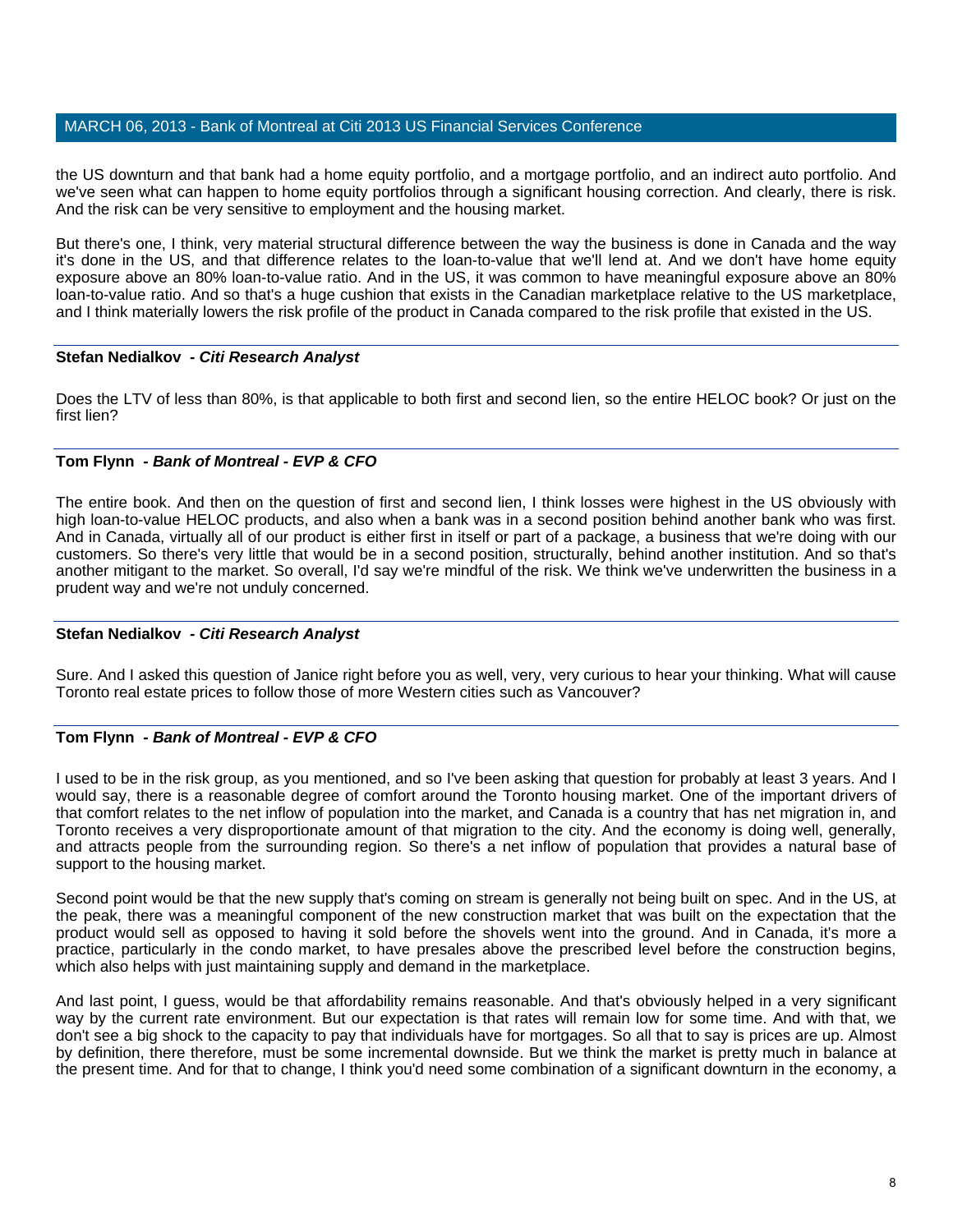spike up in unemployment and potentially an increase in rates. And it's clearly possible that we'll have another recession. We will have another recession at some point. It doesn't feel imminent, but based on all the stress testing that we've done, under fairly extreme assumption scenarios, the losses would be very manageable coming from the mortgage business.

### **Stefan Nedialkov** *- Citi Research Analyst*

Okay. Well, thank you. Can we open the floor for questions?

#### **Unidentified Audience Member**

I would just be curious to hear how you are thinking about your Capital Markets business, capital allocation within that. Are there certain businesses where you're going to keep pushing for market share and hope that returns follow? Sort of what's your thinking on that?

# **Tom Flynn** *- Bank of Montreal - EVP & CFO*

Sure. So for those listening, the question was how do we feel about our Capital Markets business and the capital allocation within the business.

I would say we feel very good about the business. We've had two quarters in a row with income above \$300 million. That's well above the run rate that we had over the preceding four quarters. And it feels to us like the capital market environment is improved, and that's partly a function of confidence slowly crawling its way back and having an uptick in corporate M&A as a result of management teams feeling more confident. And it's also helped by a stronger equity market.

So heading into the new year, we feel good about the business, in general, and the outlook for the year and we've had two good quarters given that kind of a backdrop. In terms of share, in the Canadian market, we view ourselves as kind of a Canadian bulge bracket player. We've got very good capabilities across the product suite and fight it out for market share every day with our competitors, and feel good about our capacity to compete.

In the US, over the last three or four years, we've invested in upgrading talent and strengthening the alignment between the different parts of our business. And we are hoping to see this year a good payoff from that investment, given that the teams have been together for a while now. They've gelled and we've got a better environment.

And as I mentioned earlier, in the first quarter, we had strong profitability from our US Capital Markets business, USD \$88 million (sic) of net income. There was a tax reserve release included in that. So the operating earnings would have been lower, but it was still a very good quarter. And the upside that we see from the capital markets we hope will come from continued good performance in the US, where the focus is very much on the mid-cap sector, and we're not trying to compete with bulge bracket firms.

And taking advantage of some opportunities that result from having a relatively strong balance sheet and trade finance has been an area of focus for us over the last two years. We've seen good gains in share in that business and very good returns, and we're hopeful that will continue. From an overall mix perspective and a capital allocation perspective, we're happy with the portion of the total business that Capital Markets represents at the current time. And so not looking to make any big changes from an allocation perspective and the return on capital has been good. Our return last year was about 19% and in Q1 was 21%.

# **Unidentified Audience Member**

Could you provide more color as to your stress test scenarios that you used?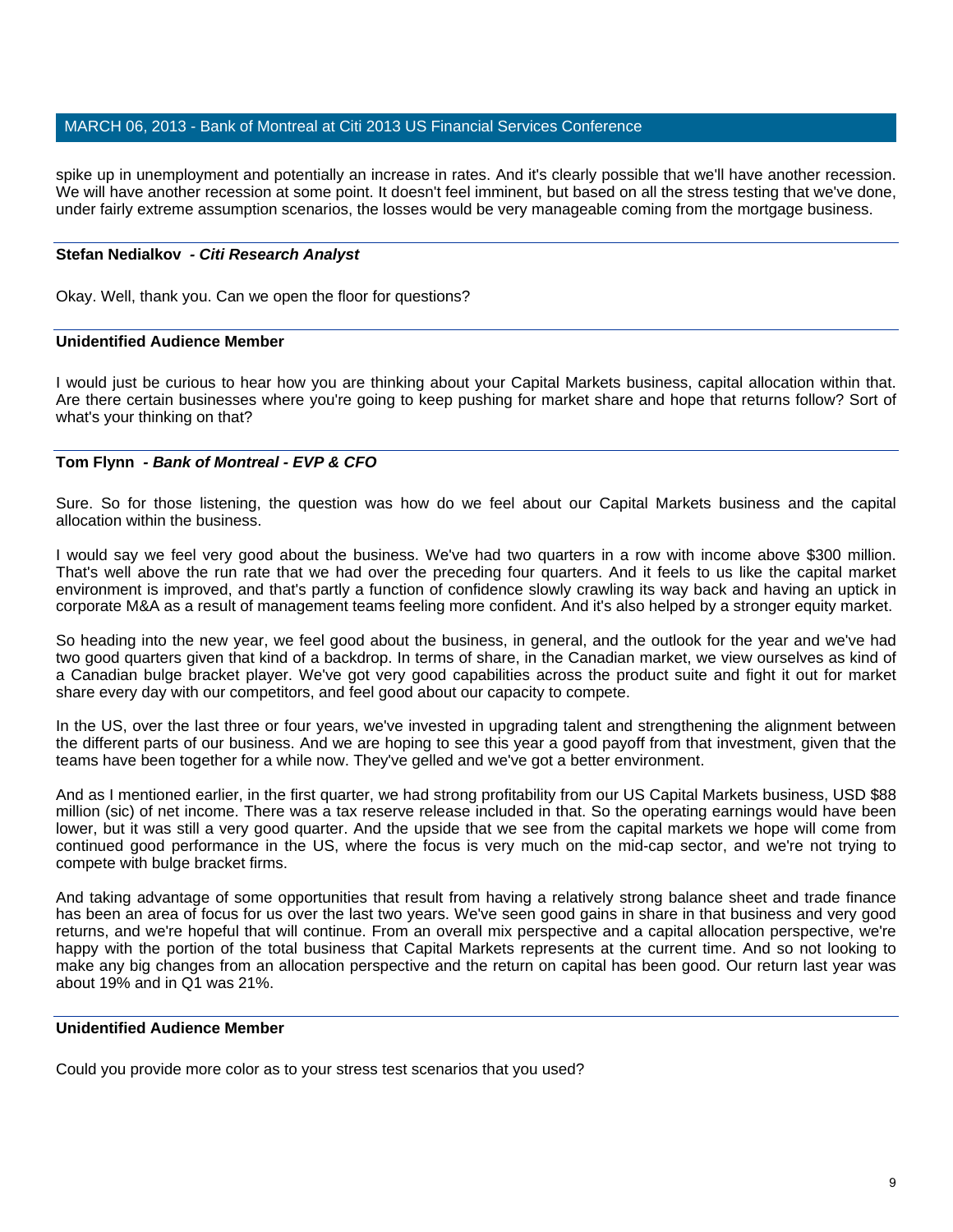### **Tom Flynn** *- Bank of Montreal - EVP & CFO*

I'll provide more color, and we do a variety of stress tests as you would expect, and do some stress tests individually as an institution where we look at different scenarios, and then our regulator has the industry run through different scenarios. And we run scenarios where the market is down for housing by 40% and by greater amounts in the large markets in the country. Unemployment is double-digit and interest rates are up. So what I would describe as pretty extreme downturn scenarios, and in those scenarios as you would expect, the losses that are modeled go up. They go up meaningfully, but they don't take away from the profitability in the Canadian retail business.

So I come back to the point about the structure of the market and I think people in the room know this. But when you don't have exposure above an 80% loan-to-value position in either home equity or the mortgage product, you really have a different risk profile were you to head into a downturn. And that shows up in the stress testing results that we run.

#### **Unidentified Audience Member**

You just talked about economies of scale in your US business. I mean, I know you were asked about whether you had more ambition there. But do you get economies of scale from the US business being part of the group? Or do you need some other national franchises in the US to really make US regional banking work because that's what you are in the US? All the regional banks that are really good in the US seem to have some other national franchises, something special in them, not just deposits and C&I?

# **Tom Flynn** *- Bank of Montreal - EVP & CFO*

So I'll answer that question in a few ways. Firstly, on whether we get economies of scale across the broader group, the answer is that we do and it's part of our focus on productivity. We're working to increase the extent to which that is true. And the phrase that we use internally is that we want to leverage our platforms north-south. And that's a reference to getting activities on common platforms in the Canadian business, north, and the US business, south. Our technology and operations group, I would say, is very focused on this, has been focused on it for over a year. And there's a constant challenge to try to leverage platforms in that kind of a way. It isn't always easy, because you do have differences in products between different jurisdictions and clearly, it can be hard to put different products on the same platform. But we're making good progress. And as an example, we run our call center business and support centers on a north-south basis with one management team. Our computer backup systems are on a common platform with the redundancy built-in into a location in Toronto. Our senior management teams across the business groups and the functions are common management teams across the different parts of the business.

And there are also customer benefits that flow from being active in both Canada and the US. So for example, our Capital Market business is absolutely more relevant to our Canadian clients, both investing and corporate. Because we've got a window onto the US, we can raise debt and equity in the US, we've got perspectives on M&A in the US, and we've got research coverage on a large number of US stocks and that's helpful for our Canadian investors. And vice versa to a degree, but more so for the Canadians.

And so we're focused on it as a theme and see benefits and are going to continue to work it. On the point related to national businesses, we don't have at the current time what I would call a national asset gathering business, and we don't have plans to create that right now. We feel good about the ability to grow the business. We see leverage in that and likes in that and are focused on that right now, and aren't in the process of ramping up a national asset origination type of a business.